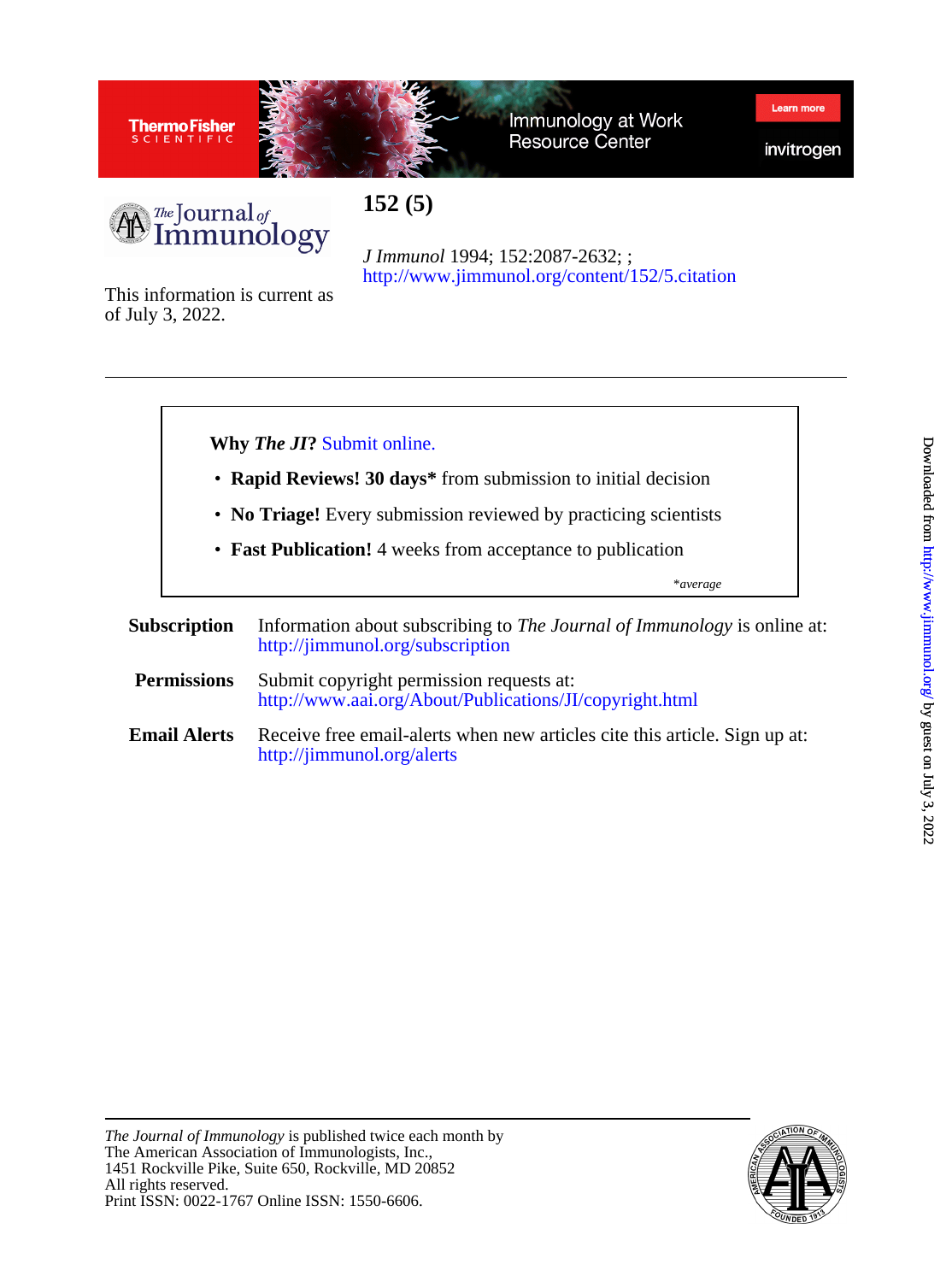# The Journal of Immunology **Contents**

# Volume 152 • Number 5 • March 1, 1994

### **Cellular Immunology and Immune Regulation**

- 2087 Development and Antigen Specificity of  $CD8^+$  Cytotoxic T Lymphocytes in  $\beta_2$ -Microglobulin-Negative, MHC Class I-Deficient Mice in Response to immunization with Tumor Cells *Sergey G. Apasov and Michail V. Sitkovsky*
- 2098 Cytokine-Enhanced NK Cell-Mediated Cytotoxicity: Positive Modulatory Effects of IL-2 and IL-12 on Stimulus-Dependent Granule Exocytosis *Joy D. Bonnema, Kenneth A. Rivlin, Adrian T. Ting, Renee A. Schoon, Robert T. Abraham, and Paul J. Leibson*
- 21 05 Monoclonal Antibody 2D10 Recognizes a Novel T Cell Costimulatory Molecule on Activated Murine B Lymphocytes *Chaoyuan Chen, Denise A. Faherv, Andrea Gault, Suzanne E. Connaughton, Gordon D. Powers, Dale I. Godfiey, and Nasrin Nubavi*
- 2115 Fc $\gamma$ RII Cross-Linking Inhibits Anti-lg-Induced egr-1 and egr-2 Expression in BCL<sub>1</sub> *Alexander R. Gottschalk, Loren J. Joseph, and Jost Quintans*
- 21 23 Tyrosine Phosphorylation and Activation of Vav GTP/GDP Exchange Activity in Antigen Receptor-Triggered B Cells *Erich Gulbins, Claire Langlet, Gottfried Baier, Nathalie Bonnefoy-Berard, Elizabeth Herbert, Amnon Altman, and K. Mark Coggeshall*
- 21 30 Mechanisms of T Cell Contact-Dependent B Cell Activation *Takuma Kato, Takehiro Kokuho, Toshiki Tamura, and Hide0 Nariuchi*
- 21 39 Regulation of CD23 Expression by IL-4 and Corticosteroid in Human B Lymphocytes: Altered Response After EBV Infection *R. L. Kaufman Paterson, R. Or, J. M. Domenico, G. Delespesse, and E. W. Gelfand*
- 2148 Transition from TCR- $\beta$  Dimer to TCR- $\alpha\beta$ -Expressing Cells by Introduction of an  $\alpha$ -Chain in an Immature Thymocyte Cell Line *Ichiro Kuwabara, Hiroshi Ohno, Jennifer A. Punt, Yusuhiro Hashimoto, and Takashi Saito*
- 21 57 Evidence for a Direct Physical Interaction *of* Membrane IgM, IgD, and IgG with the 829 Gene Product *Arjun C. Lankester, Gijs M. W. van Schijndel, Jan Frommt, Jacqueline L. Cordell, Rent A. W. van Lier, and Curel J. M. vun Noesel*
- 2163 T-BAM/CD40-L on Helper T Lymphocytes Augments Lymphokine-Induced B Cell ig lsotype Switch Recombination and Rescues B Cells from Programmed Cell Death *Seth Lederman, Michael J. Yellin, Aileen M. Cleary, Alessandra Pernis, Giorgio Inghirami, Lauren E. Cohn, Lori R. Covey, Julie J. Lee, Paul Rothman, and Leonard Chess*
- 21 72 Effects of IL-12 on Helper T Cell-Dependent Immune Responses In Vivo *Andrew J. McKnight, Gregory J. Zimmer, Ilana Fogelman, Stanley F. Wolf; and Abul K. Abbas*
- 21 80 Development and Characterization of Channel Catfish Long Term B Cell Lines *Norman W. Miller, Michael A. Rycyzyn, Melanie R. Wilson, Gregory W. Warr, John P. Naffel, and L. William Clem*

The *Journal of Immunology* **(ISSN** 0022-1767) is published twice each month by The American Association of Immunologists, 428 East Preston Street, Baltimore, MD 21202. Subscription rates \$170 (\$260 foreign); institutions \$300 (\$390 foreign); single copy \$10 *(\$15* foreign). **Air** Printed Matter rates are available on request from Customer Service, 428 E. Preston St., Baltimore, MD 21202-3993. Indexed by *Current Contents* and *Index Medicus.* Second class postage paid at Baltimore, MD 21202 and at additional mailing offices. Country of origin USA. Printed on acid-free paper which can be recycled. Postmaster: Send address changes to The Journal **of**  Immunology, 428 East Preston Street, Baltimore, MD 21202. Copyright *0* 1994 by The American Association of Immunologists.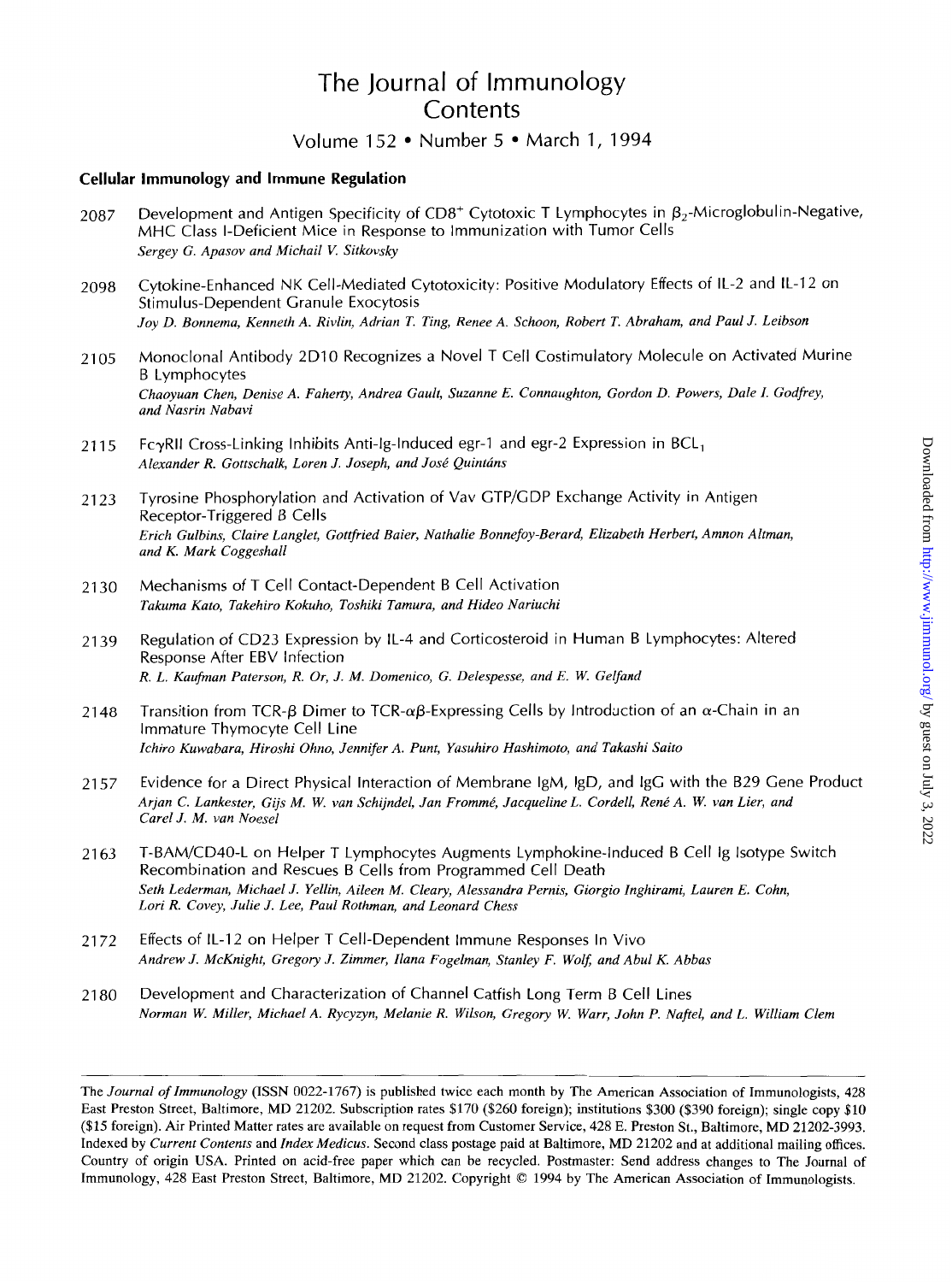- 21 90 CD40 Ligand Acts As a Costimulatory Signal for Neonatal Thymic *y6* T Cells *Fred Ramsdell, Michael S. Seaman, Ky N. Clifford, and William C. Fanslow*
- 2198 IL-2 Reverses Human T Cell Unresponsiveness Induced by Thymic Epithelium in SCID-hu Mice *Dominique Schols, Bart Vandekerckhove, Deborah Jones, and Maria-Grazia Roncarolo*
- 2207 MTS-32 Monoclonal Antibody Defines CD4<sup>+8-</sup> Thymocyte Subsets that Differ in Their Maturation Level, Lymphokine Secretion, and Selection Patterns *Alain Vicari, Orly Abehsira-Amar, Martine Papiernik, Richard L. Boyd, and Carolyn L. Tucek*
- 2214 Repertoire Diversity of Antibody Response to Bacterial Antigens in Aged Mice: IV. Study of  $V_H$  and  $V_I$ Gene Utilization in Splenic Antibody Foci by In Situ Hybridization *Xuhao Yang, Jaroslav Stedra, and Jan Cerny*
- 2222 Role of Infused CD8<sup>+</sup> Cells in the Induction of Peripheral Tolerance *Li Zhang, John Shannon, Juliet Sheldon, Hung-Sia Teh, Tak W. Mak, and Richard G. Miller*

### **Molecular and Structural Immunology**

- 2229 Properties of a Novel Gene isolated from a Hodgkin's Disease Cell Line that is Expressed Early During Lymphoid Cell Activation *John* **S.** *Bennett, Trent L. Tredway, George J. Dizikes, and John F. Nawrocki*
- 2241 A Molecular Biologic Approach to Study the Fine Specificity of Antibodies Directed to the MN Human Blood Group Antigens *Douglas P. Blackall, Maciej Ugorski, Peter Pihlsson, Susan H. Shakin-Eshleman, and Steven L. Spitalnik*
- 2248 Mechanistic and Selective Constraints Act on the Establishment of  $V_{\lambda}$ , Junctions in the B Cell Repertoire *Pierre Boudinot, Anne-Marie Drapier, Pierre-Andre Cazenave, and Pierre Sanchez*
- 2256 Genomic Organization and Chromosomal Localization of the T-cell Antigen 4-1 BB *Byoung* **S.** *Kwon, Christine A. Kozak, Kack K. Kim, and Richard T. Pickard*
- 2263 Molecular Cloning of a Lamprey Homologue of the Mammalian MHC Class Ill Gene, Complement Factor B *Masaru Nonaka, Morinobu Takahashi, and Makoto Sasaki*
- 2270 Regulation of IFN-y-Induced Nuclear Expression of IFN Consensus Sequence Binding Protein in Murine Peritoneal Macrophages *Alexander D. Politis, Keiko Ozato, John E. Coligan, and Stefanie N. Vogel*
- 2279 Self Peptides Isolated from MHC Glycoproteins of Non-Obese Diabetic Mice *Eva-Pia Reich, Hermann von Grafenstein, Avlin Barlow, Karl E. Swenson, Kenneth Williams, and Charles A. Janeway, Jr.*
- 2289 Purification and Cloning of a Novel Serine Protease, RNK-Tryp-2, from the Granules of a Rat NK Cell Leukemia *Thomas J. Sayers, Theresa A. Wiltrout, Mark J. Smyth, Kimberley S. Ottaway, Anne M. Pilaro, Raymond Sowder, Louis E. Henderson, Hans Sprenger, and Andrew R. Lloyd*
- 2298 Expansion and Contraction of Rhesus Macaque *DRB* Regions by Duplication and Deletion *Bastiaan L. Slierendregt, Ne1 Otting, Nicole van Besouw, Margreet Jonker, and Ronald E. Bontrop*
- 2308 A 100-kDa Protein in the C4-Activating Component of Ra-Reactive Factor Is a New Serine Protease Having Module Organization Similar to C1r and C1s *Yoshinaga Takayama, Fumio Takada, Akiyoshi Takahashi, and Masaya Kawakami*

## *Host* **Defense**

2317 Unusual Topology of an HLA-B27 Allospecific T Cell Epitope Lacking Peptide Specificity *Jost A. Villadangos, Begoria Galocha, and Jost A. Lopez de Castro*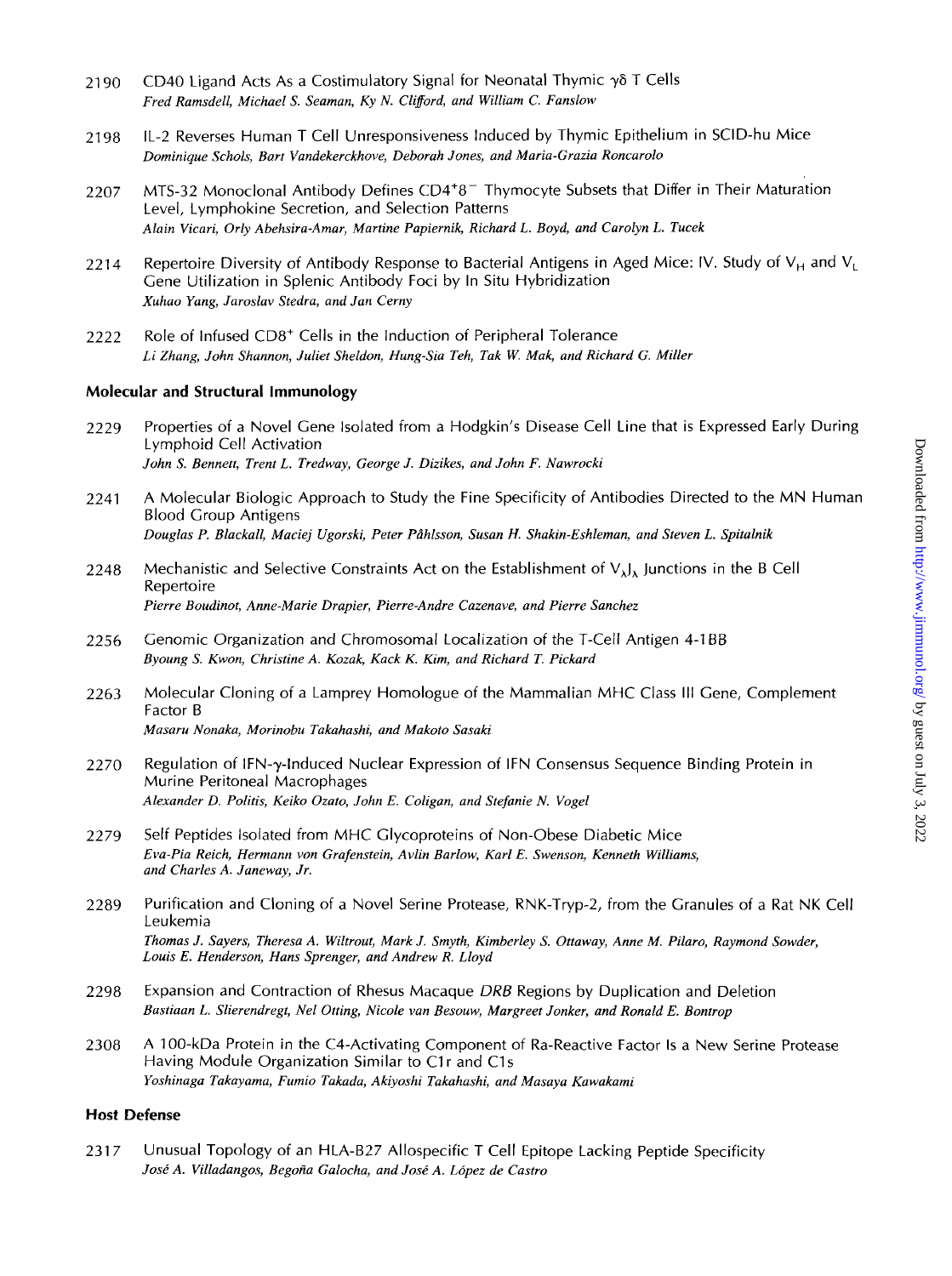- 2324 The Role of IL-2 Secreted from Genetically Modified Tumor Cells in the Establishment of Antitumor Immunity *Rajat Bannerji, Crispinita D. Arroyo, Carlos Cordon-Cardo, and Eli Gilboa*
- 2333 Sensitivity of Human Leukemia Cells in Exponential or Stationary Growth Phase to Anti-CD5 Immunotoxins: Role of Intracellular Processing Events *Roberto Chignola, Cristina Anselmi, Antonia Franceschi, Marcella Pasti, Carola Candiani, Giuseppe Tridente, and Marco Colombatti*
- 2 344 CD4+ T Cell-Dependent Acquired State of Immunity That Protects the Brain Against *Cryptococcus*  neoformans *Joseph 0. Hill and Karen M. Aguirre*
- 2351 Regulation of Expression of the IL-1 Receptor Antagonist (IL-1 ra) Gene By Products of the Human Cytomegalovirus Immediate Early Genes *Joel N. Kline, Lois J. Geist, Martha M. Monick,, Mark* **F.** *Stinski, and Gary* **W.** *Hunninghake*
- 2358 Characterization of Influenza A Virus Binding Sites on Human Neutrophils *Stephen W. Rothwell and Daniel G. Wright*
- 2368 Bispecific Anti-CD22/Anti-CD3-Ricin A Chain lmmunotoxin Is Cytotoxic to Daudi Lymphoma Cells but Not T Cells In Vitro and Shows Both A-Chain-Mediated and LAK-T-Mediated Killing *Guo-Liang Shen, Jia-Ling Li, and Ellen S. Vitetta*
- 2377 In Vitro and In Vivo Characterization of BR96 sFv-PE40: A Single-Chain lmmunotoxin Fusion Protein that Cures Human Breast Carcinoma Xenografts in Athymic Mice and Rats Clay B. Siegall, Dana Chace, Bruce Mixan, Ursula Garrigues, Helen Wan, Leland Paul, Edith Wolff, *Ingegerd Hellstrom, and Karl Erik Hellstrom*
- 2385 The Role of T Cell Activation in Anti-CD3  $\times$  Antitumor Bispecific Antibody Therapy *George J. Weiner, Sheri A. Kostelny, James R. Hillstram, Michael S. Cole, Brian K. Link, Susan L. Wang, and J. Yun Tso*
- 2393 Association of HER2/neu Expression with Sensitivity to Tumor-Specific CTL in Human Ovarian Cancer *Ichiro Yoshino, George E. Peoples, Peter S. Goedegebuure, Richard Maziarz, and Timothy J. Eberlein*

#### **Inflammation**

- 2401 Isolation and Characterization of Dendritic Cells from Mouse Heart and Kidney *Jonathan M. Austyn, Deborah F. Hankins, Christian P. Larsen, Peter J. Morris, Abdul S. Rao, and Justin A. Roake*
- 2411 Differential Cytokine Expression in Maternal Blood and Placenta During Murine Gestation *Sylvie Delassus, GraGa C. Coutinho, Ckile Saucier, Sylvie Darche, and PhiIippe Kourilsky*
- 2421 IL-I and Transforming Growth Factor+ Regulation of Fibroblast-Derived IL-I 1 *Jack A. Elias, Tao Zheng, Narda L. Whiting, Terence K. Trow, William W. Merrill, Ralph Zitnik, Prabir Ray, and Edward M. Alderman*
- 2430 Interaction Between Serum Amyloid P Component and C4b-Binding Protein Associated with Inhibition of Factor I-Mediated C4b Degradation *Pablo Garcia de Frutos and Bjorn Dahlback*
- 2438 Platelet-Activating Factor Antagonist TCV-309 Attenuates the Induction of the Cytokine Network in Experimental Endotoxemia in Chimpanzees *Bart Kuipers, Tom van der Poll, Marcel Levi, Sander J. H. van Deventer, Hugo ten Cate, Yoshio Imai, C. Erik Hack, and Jan W. ten Cate*
- 2447 Cefdinir (Cl-983), a New Oral Amino-2-Thiazolyl Cephalosporin, Inhibits Human Neutrophil Myeloperoxidase in the Extracellular Medium but Not the Phagolysosome *M. Thérèse Labro, Jamel El Benna, Natacha Charlier, Houria Abdelghaffar, and Jacques Hakim*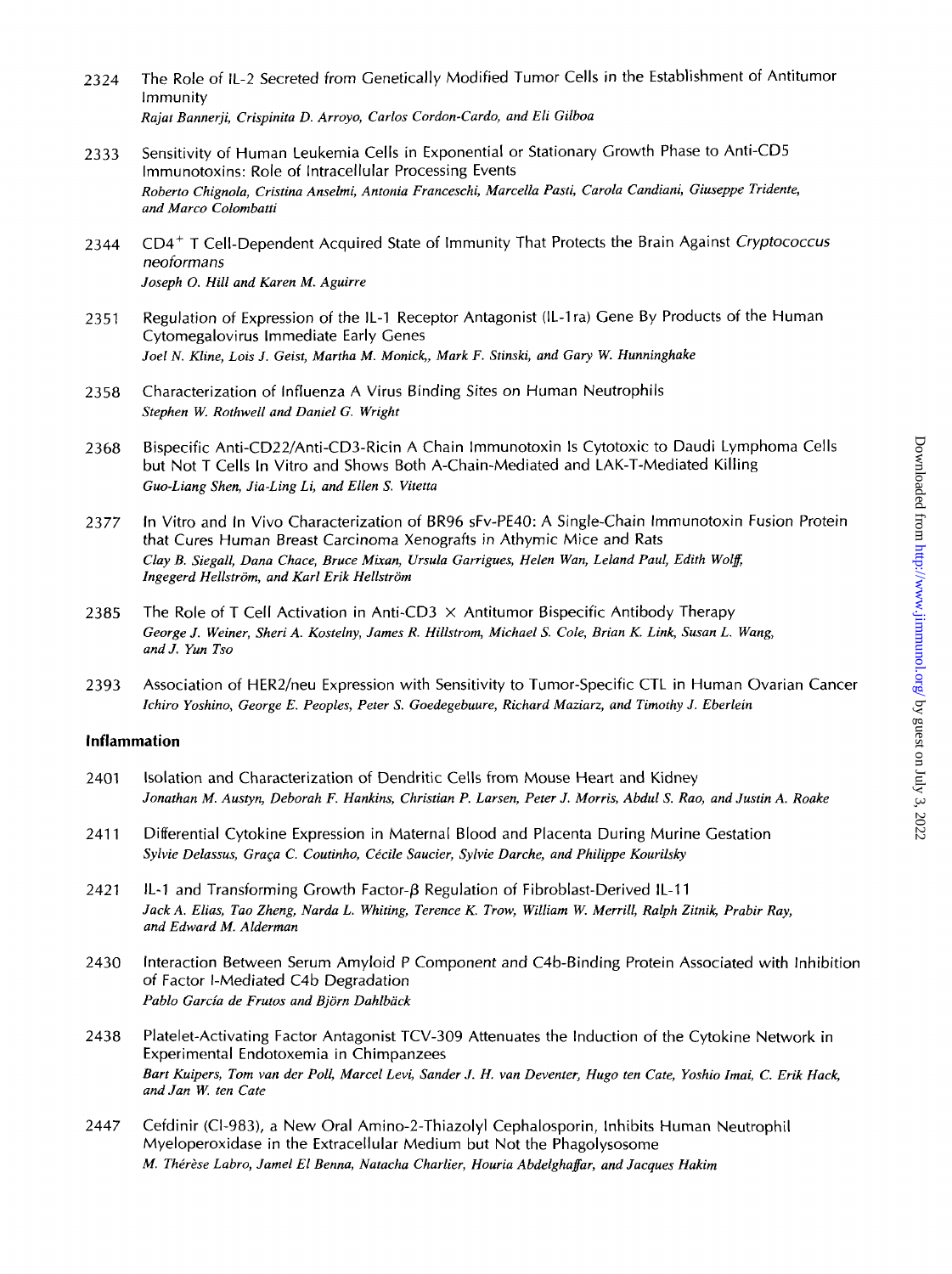- 2456 Neutrophil Chemotaxis in Response to TGF-B Isoforms (TGF-B1, TGF-B2, TGF-B3) Is Mediated by Fibronectin *Trilok Parekh, Babita Saxena, Joan Reibman, Bruce N. Cronstein, and Leslie I. Gold*
- 2467 Neutrophil-Activating Peptides NAP-2 and IL-8 Bind to the Same Sites on Neutrophils but Interact in Different Ways: Discrepancies in Binding Affinities, Receptor Densities, and Biologic Effects *Frank Petersen, Hans-Dieter Flad, and Ernst Brandt*
- 2479 C5a As a Model for Chemotactic Factor-Stimulated Tyrosine Phosphorylation in the Human Neutrophil *Stephane Richard, Cathy A. Farrell, Andrey S. Shaw, Henry J. Showell, and Patricia A. Connelly*
- 2488 Cross-Linking of ICAM-1 Induces Co-Signaling of an Oxidative Burst from Mononuclear Leukocytes *Robert Rothlein, Takashi Kei Kishimoto, and Elizabeth Mainolfi*
- 2496 Functional and Ligand Binding Specificity of the Rabbit Neutrophil IL-8 Receptor *Kathleen M. Thomas, Linda Taylor, Gregory Prado, Jose Romero, Bernhurd Moser, Bruce Car, Alfred Walz, Marco Baggiolini, and Javier Navarro*
- 2501 Characterization of Rabbit Complement Component C8: Functional Evidence for the Species-Selective Recognition of  $C8\alpha$  by Homologous Restriction Factor (CD59) *Robert V. White, Kenneth M. Kaufman, Carole S. Letson, Peter L. Platteborze, and James M. Sodetz*

#### **Clinical Immunology**

- 2510 Immunity to TCR Peptides in Multiple Sclerosis: I. Successful Immunization of Patients with Synthetic V<sub>B5.2</sub> and V<sub>B6.1</sub> CDR<sub>2</sub> Peptides *Dennis N. Bourdette, Ruth H. Whitham, Yuan K. Chou, William J. Morrison, Jeanette Atherton, Christopher Kenny, Diane Liefeld, George A, Hashim, Halina Ofier, and Arthur A. Vandenbark*
- 2520 Immunity to TCR Peptides in Multiple Sclerosis: 11. T Cell Recognition *of* Vp5.2 and Vp6.1 CDR2 Peptides *Y. K. Chou, W. J. Morrison, A. D. Weinberg, R. Dedrick, R. Whitham, D. N. Bourdette, G. Hashim, H. Ofier, and A. A. Vandenbark*
- 2530 Simian Immunodeficiency Virus as a Model for Vaccination Against HIV: Induction in Rhesus Macaques of GAG- or NEF-Specific Cytotoxic T Lymphocytes by Lipopeptides *lsubelle Bourgault, Fredkric Chirat, Andre Tartar, Jean Paul Levy, Jean Gerard Guillet, and Alain Venet*
- 2538 Effect of Antibody Valency on Interaction with Cell-Surface Expressed HIV-1 and Viral Neutralization *Lisa A. Cavacini, Charlotte L. Ernes, Jennifer Power, Mark Duval, and Marshall R. Posner*
- 2546 Nebulized but Not Parenteral IFN-y Decreases IgE Production and Normalizes Airways Function in a Murine Model of Allergen Sensitization *Gideon Lack, Harald Renz, Joachim Saloga, Katherine L. Brudley, Joan Loader, Donald Y. M. Leung, Gary Larsen, and Erwin W. Gelfnnd*
- 2555 Purification and Characterization of *Yersinia enferocolifica* Envelope Proteins Which Induce Antibodies That React with Human Thyrotropin Receptor *Guoyang Luo, Gattadahalli S. Seetharamaiah, David W. Niesel, Hongwei Zhang, Johnny W. Peterson, Bellur S. Prabhakar, and Gary R. Klimpel*
- 2562 Thyroglobulin-Induced Murine Thyroiditis Assessed by lntrathyroidal T Cell Receptor Sequencing *Naoki Matsuoka, Pamela Unger, Avraham Ben-Nun, Peter Graves, and Terry F. Davies*
- 2569 Predominant TCR- $\alpha$ B Variable and Joining Gene Expression by Muscle-Infiltrating Lymphocytes in the Idiopathic Inflammatory Myopathies *Terrance P. O'Hanlon, Marinos C. Dalakas, Paul H. Plotz, and Frederick W. Miller*
- 2577 Nucleotide Sequence Analysis *of* Natural and Combinatorial Anti-PDC-E2 Antibodies in Patients with Primary Biliary Cirrhosis: Recapitulating Immune Selection with Molecular Biology *Virginia Pascual, Sanghoon Cha, M. Eric Gershwin, J. Donald Capra, and Patrick S. C. Leung*